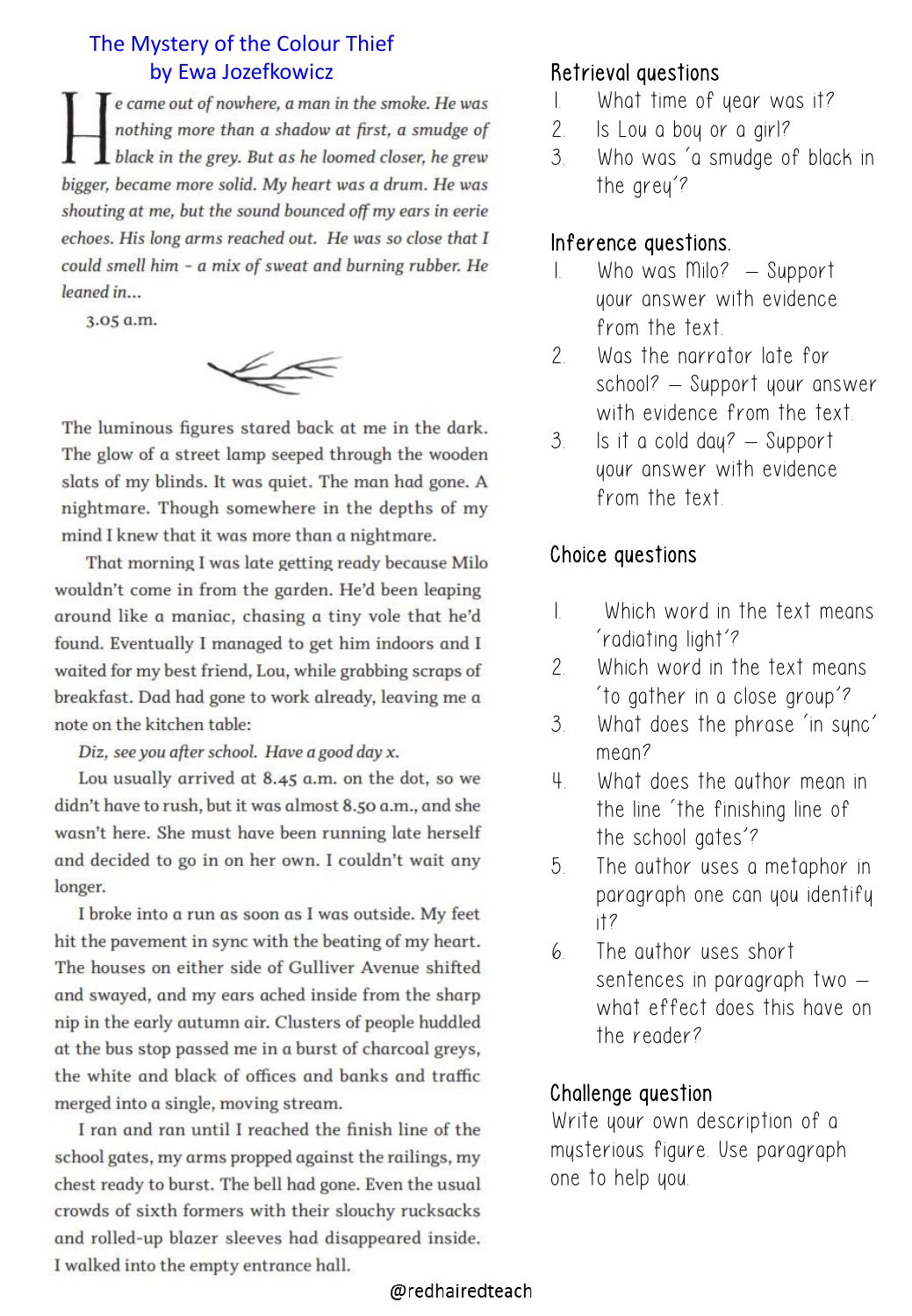Crafty was listening to the whispering from his brothers' graves.

He sat at the three-legged table, watching the shadows slither slowly towards him and staring at the far wall of the darkening cellar. Leaning against that far wall was a tall, decrepit, narrow cupboard, which without the wall's support would long ago have collapsed. Once it had been well stocked with food. Now the cupboard was bare.

Crafty had checked it every hour or so, but whenever he'd carefully pulled back the wooden doors, groaning in agony upon their rusty hinges, it was empty. He'd left the cupboard doors open now to save himself the trouble of checking, but he was sure it would never fill itself again. The magic controlling it - a porter spell that instantly sent objects over long distances - had finally faded and died. Benign

Fey magic never lasted long here within the Shole; here, it was malevolent magic that ruled.

Crafty shuddered just to think of what lay outside the cellar walls, and then hunger made his stomach rumble. At least there was a fire to keep him warm and fend off a little of the cold and damp. All that remained now were glowing embers, the last of the wood from the beds of his dead brothers.

Taking his eyes off the cupboard for a moment, he glanced round at the large wooden bookcase on the other wall. One of the shelves was sagging under the weight of the books that were so precious to him. He'd read them over and over again to keep at bay the tedium of life in the cellar. Although many were gone now, fed to the fire to keep it burning, there were some he couldn't bear to sacrifice. These were the gardening books that had belonged to his mother.

A lump came to his throat as he thought of her. She'd been dead for almost a year now, but the pain of her loss was still there. He missed her badly, and the happy home she'd made for him and his brothers. But now he had to leave everything behind. He had to leave this refuge. He had to leave it or starve.

Crafty didn't want to go. He wanted to stay here, with the memories of his mother and his two dead brothers.

Brock and Ben had been twins, two years older than him. They had been good to him; looked after him - so it didn't scare him when they whispered to him. Sometimes he would kneel on the earthen floor and place his left ear close to their gravestones, listening carefully, trying to hear what they said. Sometimes he heard them calling his name.

'Crafty! Crafty! Crafty!' they whispered.

#### Aberrations – The Beast Awakens by Joseph Delaney.

### Words in Context

Find and highlight the following words in the text.

- Decrepit
- Benign
- Malevolent

What do you think they mean? What words could you replace them with?

# Retrieval questions

- 1. Where is Crafty?
- 2. How long had his mother been dead?
- 3. Did Crafty want to leave the cellar?.

# Inference questions

- 1. Has Crafty been in the cellar a long time? Support your answer with evidence from the text.
- 2. Find three pieces of evidence which suggests this a fantasy story.
- 3. Find evidence to suggest the cupboard had previously been magical..
- 4. What time of day is it? Support your answer with evidence from the text.

# Choice questions

- 1. What word in the text mean 'a place of safety'.
- 2. The author uses personification in the 2nd paragraph – can you identify it? What effect does it have?

# Challenge question

What effect does the first line of the extract have on the reader?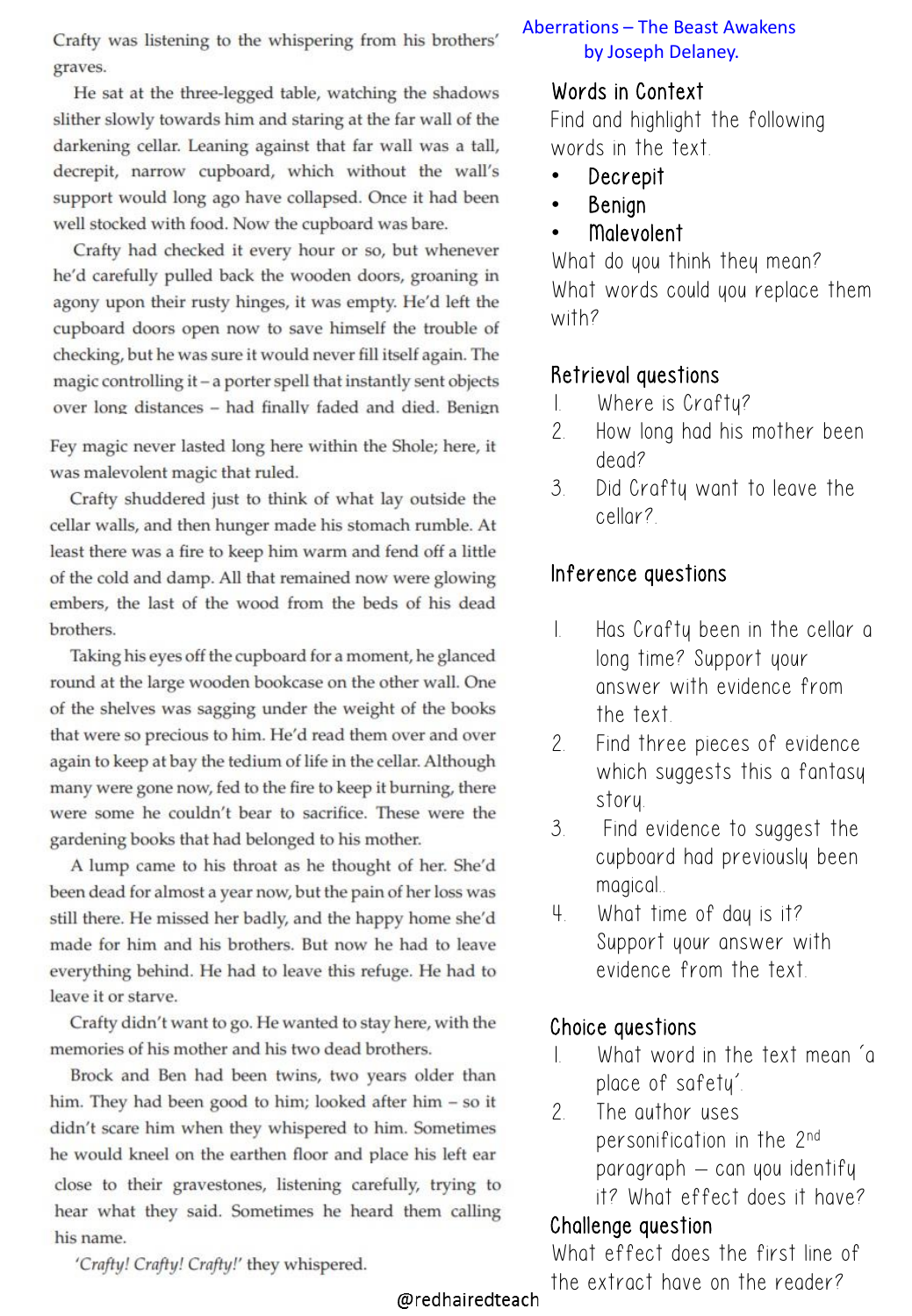#### William Wenton and the Secret Portal by Bobby Peers

Pontus Dippel positioned his forehead against the scanner next to the lift. He was on his way to do one last pass before he left for the night. The items downstairs, collected from all corners of the globe, were some of the rarest and most valuable artefacts in the world. Now they were safely stored in the Depository for Impossible Archaeology - a secured room beneath the Institute for Post-Human Research.

A green beam flashed across Pontus' forehead and the lift opened with a ding. He entered and two guard-bots wheeled in behind him as the doors closed. When the lift opened again, Pontus proceeded down a long hallway and stopped in front of a steel-clad security door. Neither Pontus nor the guard-bots noticed a dark figure materializing behind them.

Pontus placed his forehead on another scanner.

"Welcome," a computerized voice said.

The door slid open with a quiet swish, and light spilled into the dark hallway. He was about to continue into the room when one of the guard-bots behind him said, "HALT!"

Pontus whipped around and spotted a figure coming towards them. A woman slowly stepped into the light. She had black, uncombed hair that draped like tentacles over her face, and rows of yellow teeth that snarled inside her grinning mouth. Something on the woman's left hand glinted in the dim light.

"HALT!" the guard-bot said again.

With one swift movement, the woman raised her metal hand and a beam shot out - vaporizing the two robots.

"No, it—it can't be..." Pontus said, holding up his hands in defence and backing away. "It's not possible. You're supposed to be ... dead!"

The woman followed him into the room, closing the door behind them.

# Words in Context

Find and highlight the following words in the text.

- **Artefacts**
- Materializing
- Proceeded

What do you think they mean? What word or phrase could you replace them with?.

### Retrieval questions

- 1. Where is Pontus?
- 2. Where is the Depository for Impossible Archaeology?
- 3. How does the author describe the woman's hair?.

### Inference questions

- 1. What do you think Pontus Dippel's job was? Support your answer with evidence from the text.
- 2. Find three pieces of evidence which suggests this a fantasy story.
- 3. What do you think the name 'Post-human' suggests about the story?
- 4. What do you think the guard bots look like? Support your answer with evidence from the text.

### Choice questions

- 1. What word in the text mean 'turned quickly'.
- 2. Why is the word 'swish' in an italic font?

### Challenge question

Who do you think the woman is and how do you think Pontus Dippel knows her?